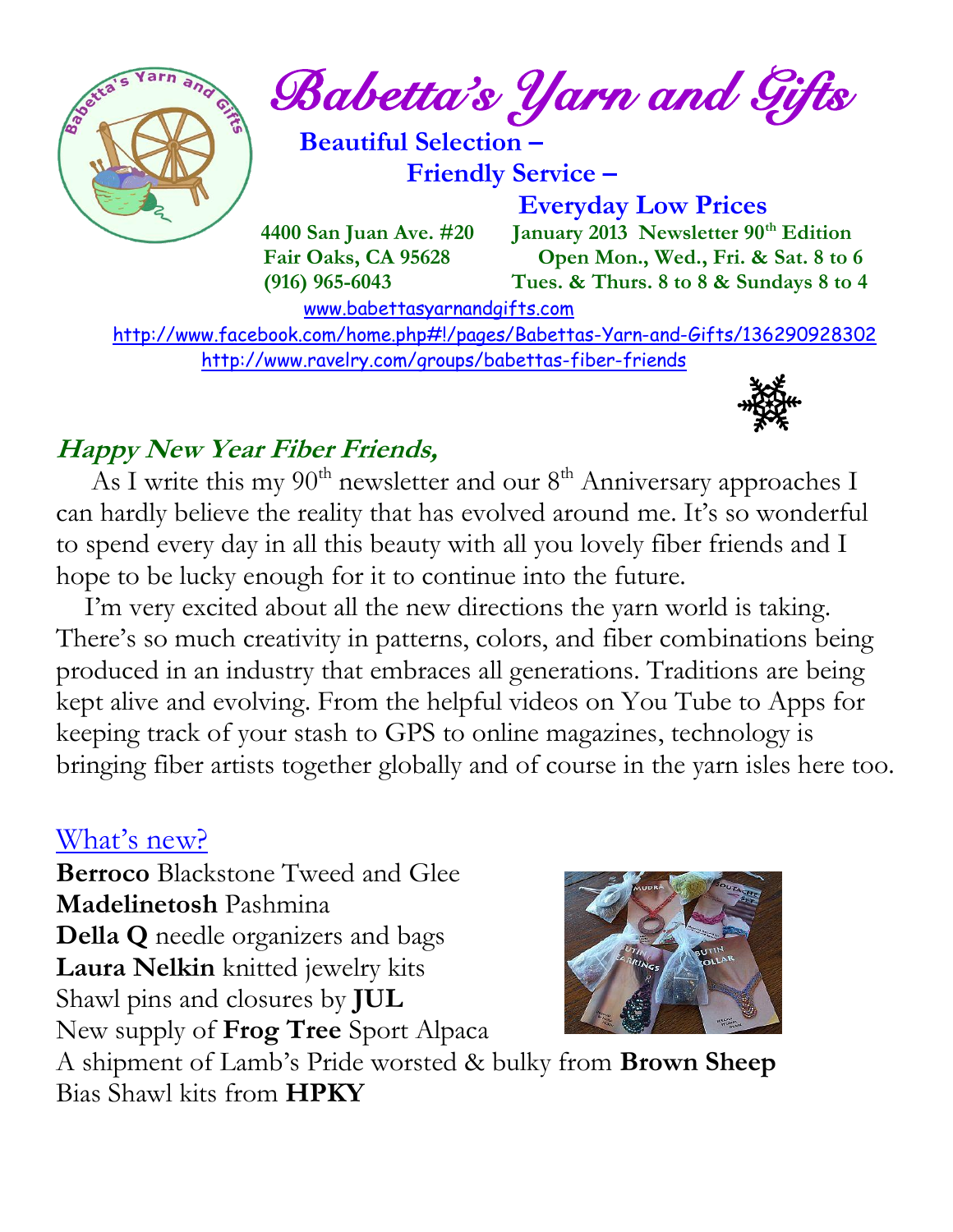#### Soon to arrive

43 colors of **Madelinetosh** DK

New quantities of some old favorites from **Cascade**-Fixation, Heritage, Heritage Silk, Heritage 150, 220 Sport, Ultra Pima, Cherub DK and some new yarns-Pluscious, Ultra Pima Fine, and Sateen

We're happy to add Nautica and Cozette to our **Knit One Crochet Too** collection.

#### Mink yarn from **Lotus Yarns**

Lots of new art yarns from **Trendsetter**

We made it through the Holidays and now it's time for another celebration. We'd like to show our thanks for loyalty and support.

## It's our  $8^{th}$  Anniversary! Let's have a party! **February 2, 2013**

I'll be serving **refreshments** from 11am to 4pm.

 Pick up your free reusable shopping bag at the door and get **8%** off any non-sale items you can fit in the bag.

 There will be door prizes! Wear something you've made with our yarn and get an extra entry for door prizes…or bring a can of non-perishable food for the food drive and get an extra entry for door prizes.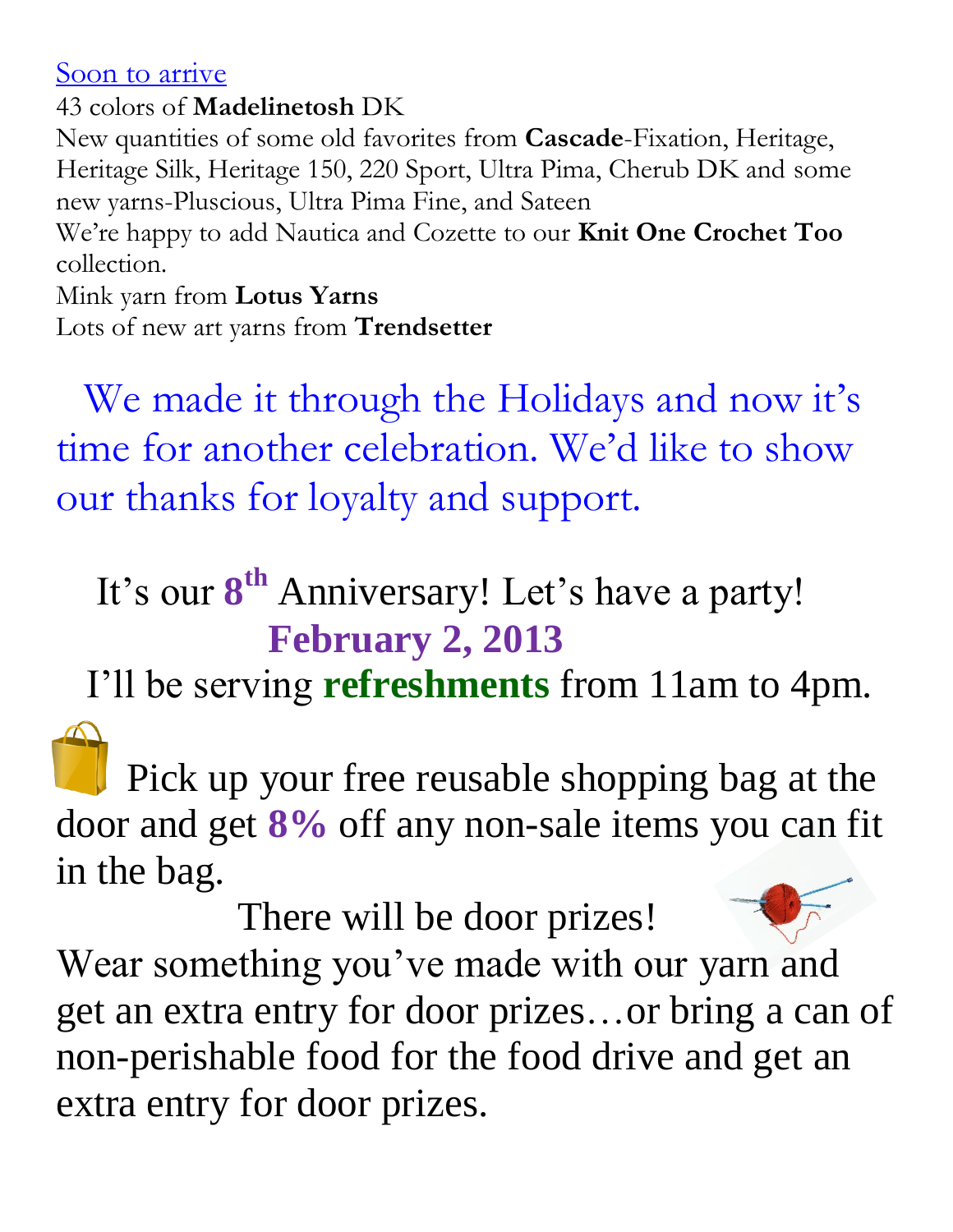

## **Babetta's Food Drive**

 Thank you for all the donations for our local food bank over the last 2 months. Many of you have been dropping off whole bags of food. December's winner of the \$25 Babetta's Gift Certificate is Sandra. Congratulations!

Our Food Drive goes on year round. Every month a new winner!

# **Workshops & KALs starting in February**

## Mudra Beaded Necklace with Maya

Workshop \$20. Kit \$21. February 2 from 1 to 3pm See photo on page 1 of newsletter



**3 Skein Beaded Vest** KAL with Blue Heron Rayon Metallic This vest is knit side-to-side in one piece. The pattern is free and the materials are 10%off with registration. Meeting dates Feb. 5, 19 and March 5 from 6:30 to 8pm. Advanced beginner project

## **Learn to knit mittens with Gustine**

**Grove** by Jared Flood will be the pattern. \$40 for KAL and receive a 10% off coupons for materials with registration. Meeting dates Jan. 29, Feb. 12 & 26 from 6:30 to 8pm Advanced beginner project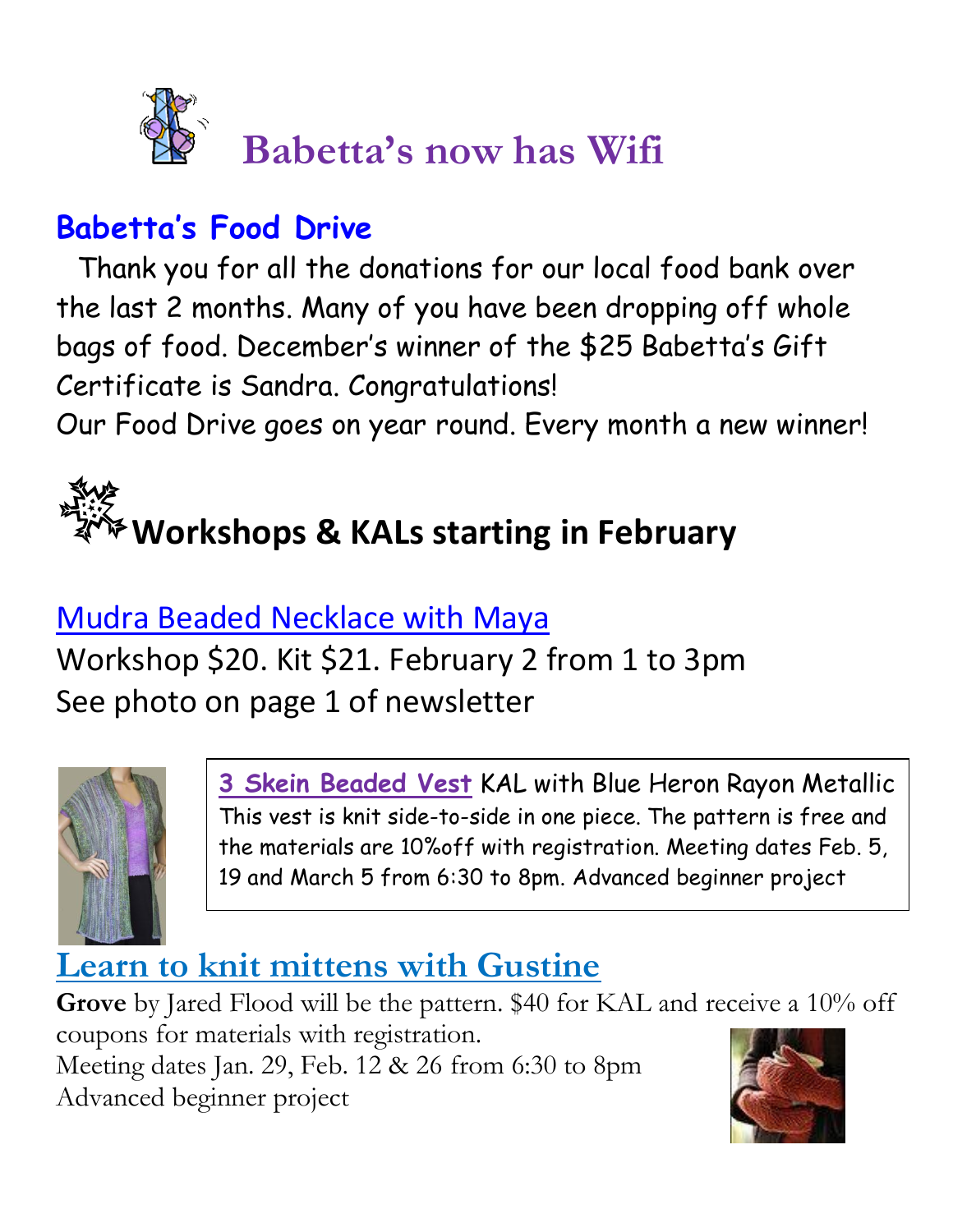## **Upcoming KALs**

**Wet Felted Hats** with Antoinette & Reecie March 3 from 10am to 5pm Pre-registration

\$75 Materials about \$15 5 spots available

#### **Also look for**

Sampler Lace Scarf, Trilo lace sweater, Beaumont Tam, Quincy Hat, and more…

## **Classes for February at Babetta's 916-965-6043**

 *In our project classes you can learn to knit anything from scarves to socks to felted purses to lace shawls to hats to sweaters. Pick your project and join in the fun. Our knitters inspire each other to try new things by sharing ideas and showing off their latest creation. Sign up for one of our classes and you will receive a coupon for 10% off.*

 **Pre-registration is required as class sizes are limited. Please choose your dates carefully. Because of scheduling conflicts and complications, make-up classes will only be allowed under special circumstances and individual consideration.**

*Our project class knitting teacher Maya Gardner has been teaching at Babetta's for 7 years and can help you make your fiber dreams come true in a fun and patient atmosphere.*

#### **Tuesdays Feb. 5, 12 & 19**

Knitting Project 10am – 11:30am fee \$40 Knitting Project 6pm – 7:30pm fee \$40

#### **Wednesdays Feb. 6, 13 & 20**

Knitting Project 1pm – 2:30pm fee \$40 Knitting Project 3:30pm- 5pm fee \$40

**Thursday Feb. 7, 14 & 21** Knitting Project 6pm – 7:30pm fee \$40

## **Saturdays Feb. 9, 16 & 23**

Knitting Project 4pm – 5:30pm fee \$40.

#### **Private Lessons**

Knitting or Crochet \$20 an hour Group Knitting or Crochet Private lessons \$15 an hour per person. Spinning or weaving \$25 an hour Group rates are \$20 an hour per person. 50% deposit required when scheduling. Cancellations with less than 24 hour notice will forfeit deposit with exceptions for emergencies. Other cancellations can be transferred to rescheduled lessons or store credit.